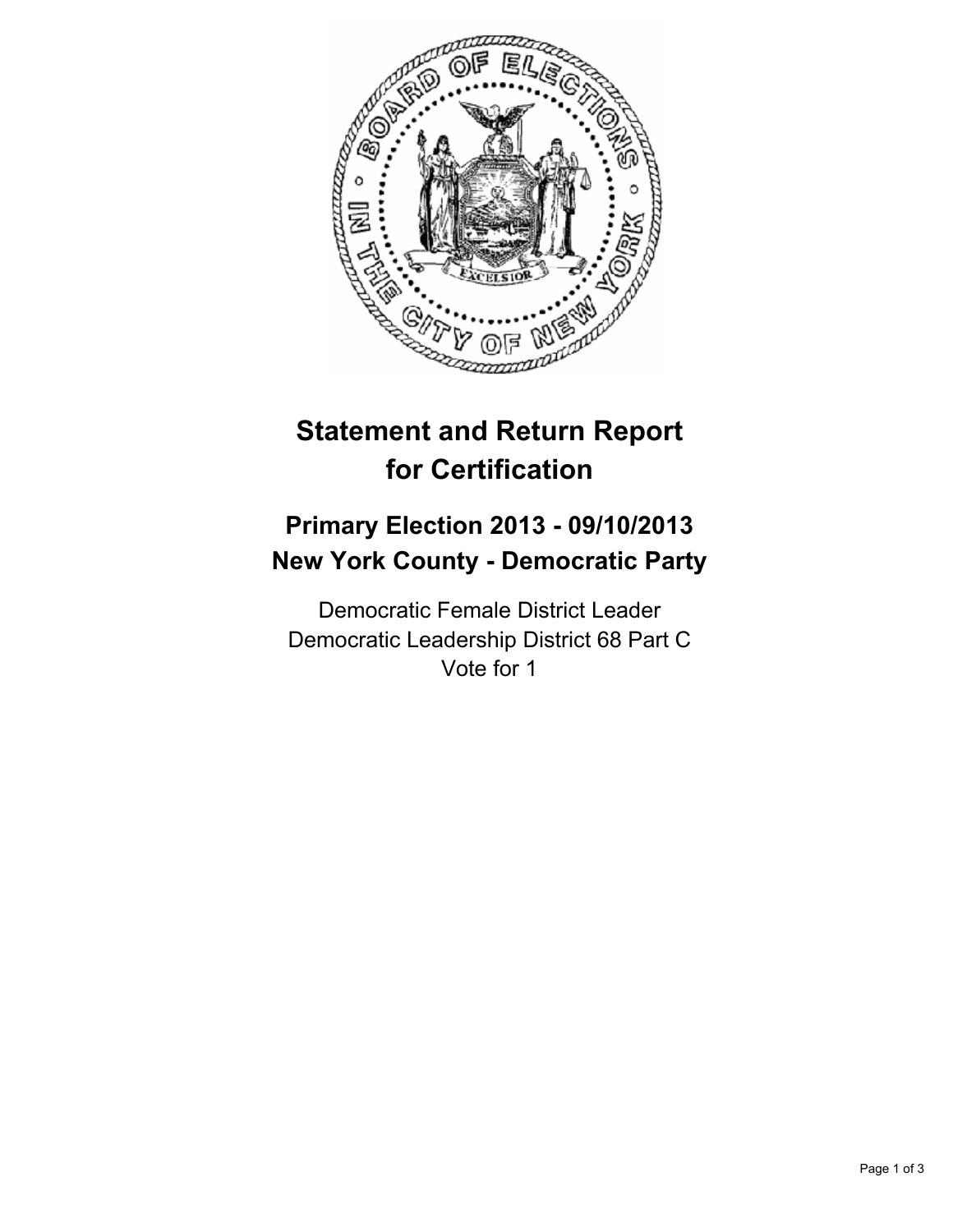

### **Assembly District 68**

| <b>Total Votes</b>    | 1.714 |
|-----------------------|-------|
| MELISSA MARK-VIVERITO | 941   |
| <b>JOANN LAWSON</b>   | 773   |
| AFFIDAVIT             | 40    |
| SPECIAL PRESIDENTIAL  | 0     |
| <b>FEDERAL</b>        | 0     |
| ABSENTEE/MILITARY     | 79    |
| <b>EMERGENCY</b>      | 26    |